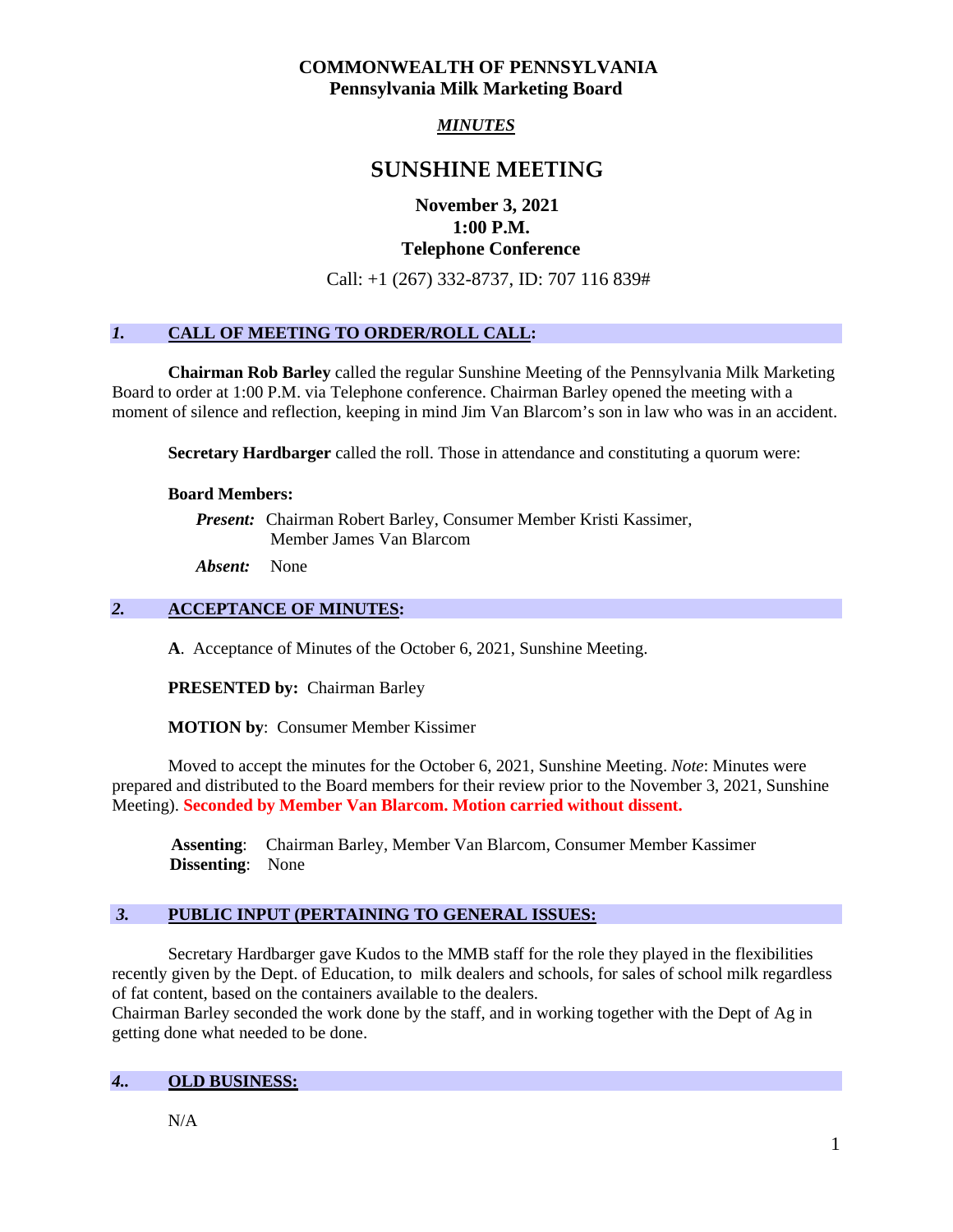1. Hazou Temporary License Order Dealer

### **PRESENTED by**: Chief Counsel Eberly

 **DISCUSSION**: Attorney Eberly stated that Mr. Hazou received a dealer's license back in 2019 and he has been noncompliant with his monthly reporting requirements, at least 50% of the time, if not more. Mr. Hazou had not renewed his license on time, and when the license renewal came in, Staff has decided that it was too much, and staff requested a hearing, and to bring the noncompliance issues to the Board's attention and recommended that the Board not grant the license. The Board has decided to grant a temporary license to Mr. Hazou, so he could stay in business, and that is what this order does. The Board will issue an order after we receive the transcripts from the hearing, staff files a brief, and Mr. Hazou has opportunity to respond to that. This just grants a Temporary license under the condition that he does not violate the MMB law again, and if he does the Temporary license is revoked, and we won't know until Nov. 29<sup>th</sup> which is when the October dealer report is due, and we will see if he complies, or not at that time.

Chairman Barley stated that the Board decided to make it temporary and hold Mr. Hazou accountable, and if he doesn't follow through, he will not get a license, and if he does, he will remain in probation to some degree.

#### **MOTION by**: Member Van Blarcom

Moved to accept the Temporary license Order for Mr. Hazou. Seconded by Consumer Member Kassimer. Motion carried without dissent.

**Assenting**: Chairman Barley, Consumer Member Kassimer, Member Van Blarcom **Dissenting**: None

#### *6.* **REPORT OF CHIEF COUNSEL:**

**DISCUSSION:** Attorney Eberly reported that the Board did deliberate the Temporary License Order in private, as it is allowed to do.

### *7.* **LEGAL CASE DISPOSITIONS**

2. Dutch Meadows LLC Dealer

**PRESENTED by**: Attorney Petrascu

**DISCUSSION:** Attorney Petrascu presented **1. Legal Docket No. CA-21-003** for Dutch Meadows, LLC a dealer who failed to file its Milk Dealer's monthly report for May 2021, on or before its due date. A consent order was acknowledged and consenting to the settlement of the Citation with the Board for \$100.00

**MOTION by**: Van Blarcom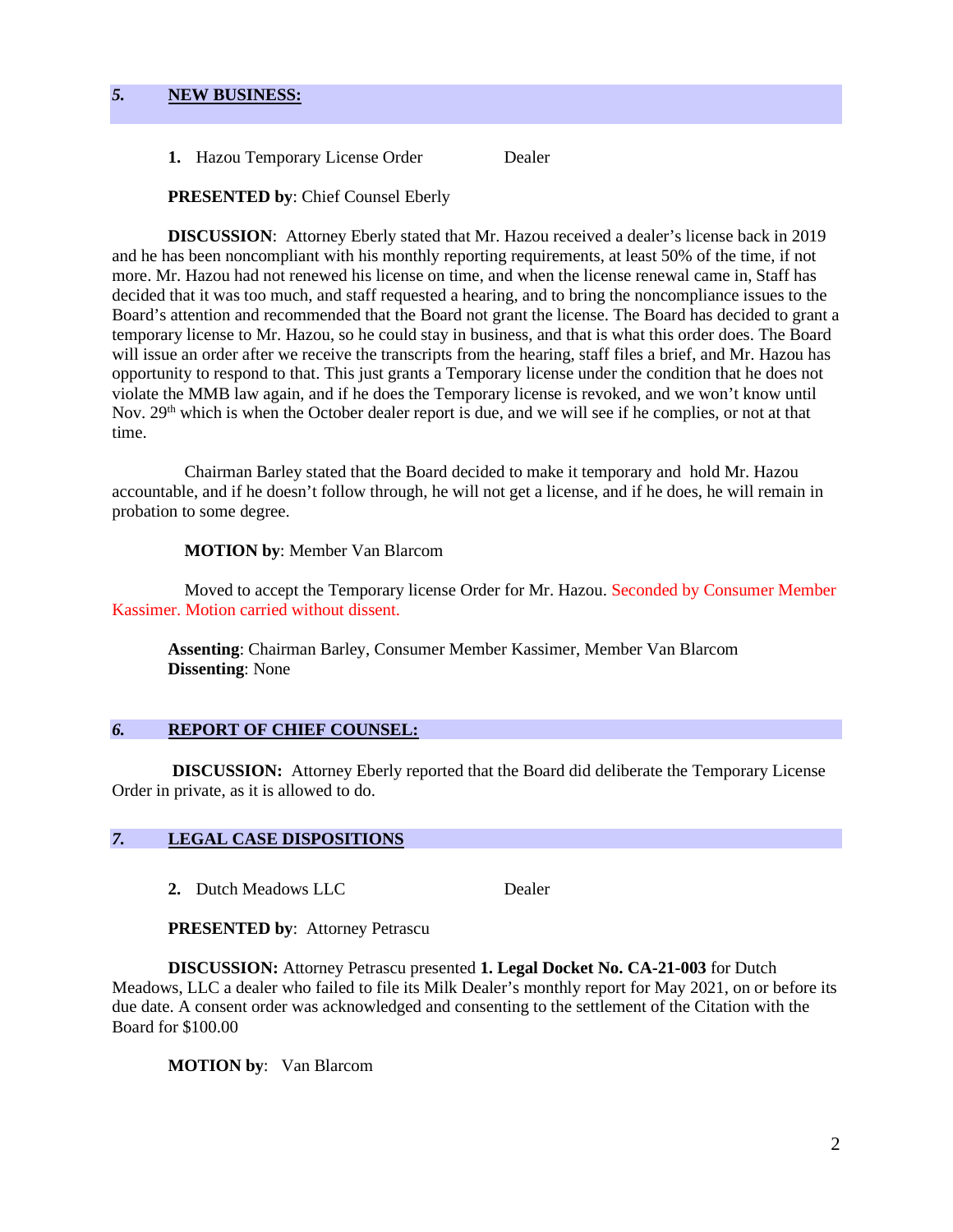Moved to accept the consent order as presented. (**1. Legal Docket CA-21-003 for Dutch Meadows LLC as presented. Seconded by Consumer Member Kassimer. Motion carried without dissent.** 

**Assenting**: Chairman Barley, Consumer Member Kassimer, Member Van Blarcom **Dissenting**: None

**3.** Naturally Golden Family Farms, Inc. Dealer

**PRESENTED by**: Attorney Petrascu

**DISCUSSION:** Attorney Petrascu presented **1. Legal Docket No. CA-21-004 for Naturally Golden Family Farms, Inc.** a dealer who failed to file its Milk Dealer's monthly report for May 2021, on or before its due date. A consent order was acknowledged and consenting to the settlement of the Citation with the Board for \$100.00

**MOTION by**: Consumer Member Kassimer

Moved to accept the consent order as presented. (**1. Legal Docket CA-21-004 for Naturally Golden Family Farms, Inc.) Seconded by Member Van Blarcom. Motion carried without dissent.** 

**Assenting**: Chairman Barley, Consumer Member Kassimer, Member Van Blarcom **Dissenting**: None

#### *8.* **LICENSE APPLICATIONS:**

**1**. E. K. Martin & Sons Inc DBA Henny Penny Farms Subdealer

**PRESENTED by**: Attorney Petrascu

**DISCUSSION:** Attorney Petrascu presented that E. K. Martin & Sons Inc DBA Henny Penny Farms has applied for a subdealer license for 2021-2022. Applicant will purchase packaged milk/cream for resale to restaurants, and stores in Areas 2, and 3. A bond has been provided. Appropriate staff has reviewed the application to ensure that adequate forms and fees have been received and are in order, and that the applicant has met the requirements of the Milk Marketing Law. Board Staff recommends approval, and with Board approval of this application, a subdealer license will be issued.

**MOTION by:** Member Van Blarcom

Moved to approve a subdealer license to E. K Martin & Sons Inc DBA Henny Penny Farms as presented. **Seconded by Consumer Member Kassimer. Motion carried without dissent.**

**Assenting**: Chairman Barley, Member Van Blarcom, Consumer Member Kassimer **Dissenting**: None

2. UNFI Distribution Company, LLC Subdealer

**PRESENTED by**: Attorney Petrascu

**DISCUSSION:** Attorney Petrascu presented that UNFI Distribution Company, LLC has submitted an application for a subdealer license for 2021-2022. Applicant will purchase packaged milk/cream products for distribution to stores in Areas, 1, 2, 3, 4, 5, and 6. No bond is required. Appropriate staff has reviewed the application to ensure that adequate forms and fees have been received